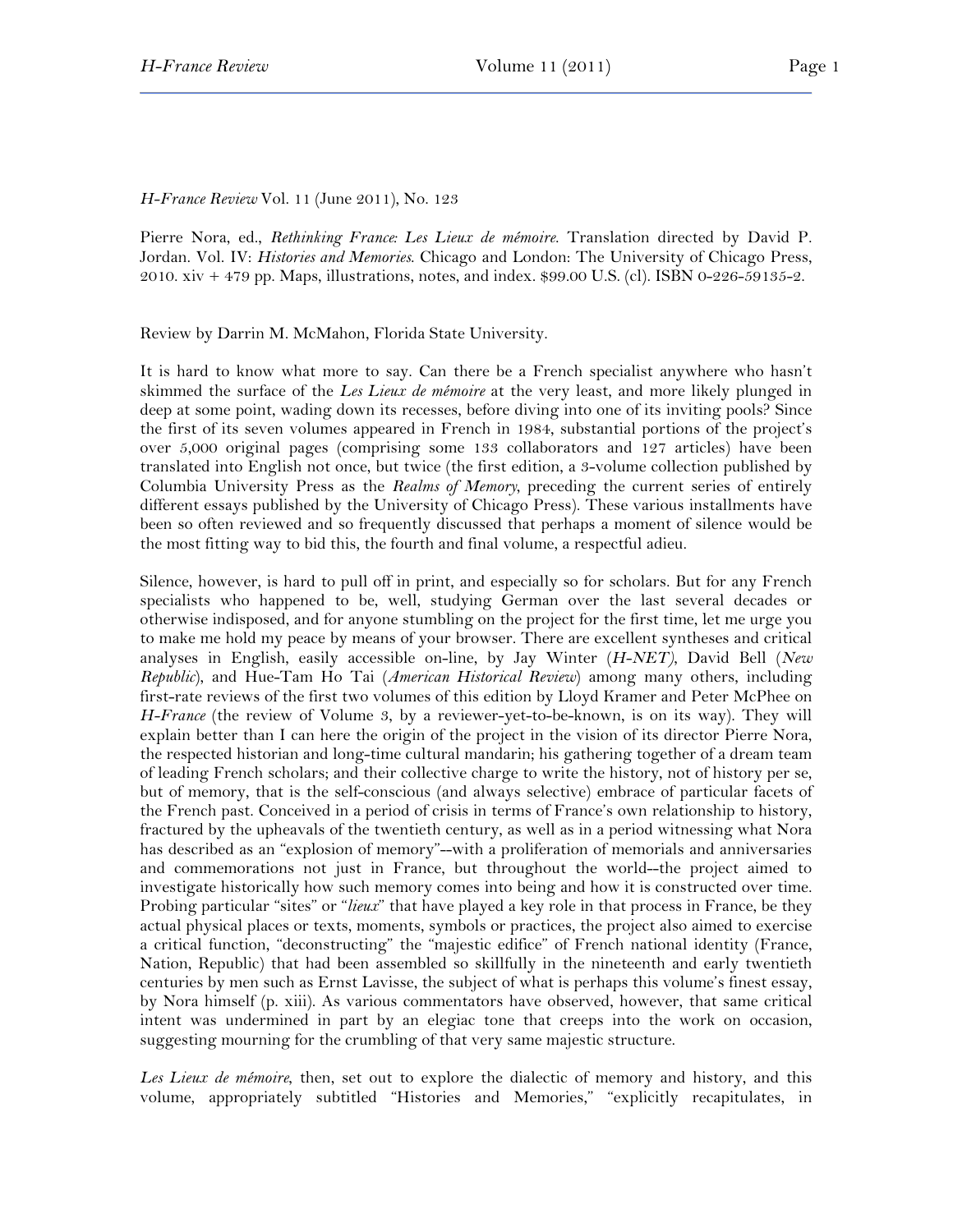concentrated form, the internal logic of the enterprise" (p. vii). It does so, as Nora observes, by plunging "into time to identify those primary moments when a new relationship with the national and collective past crystallized" (p. viii), and it does so in two principal ways, first by identifying critical "instruments" of memory--those archives, collections, and museums that, from the earliest monastic holdings to the creation of the National Archives and beyond, have been used to contain, preserve, and to shape memory in particular ways, and second, by calling attention to the critical "moments of memory" themselves, those key instances when a "total revision of the connection to the past was crystallized in a single or collective work" (p. x). The volume's first six essays are devoted to "instruments" and the second part, to "moments."

While this division makes sense on a conceptual level, it gives the volume as a whole a slightly disjointed feel. Beginning with Bernard Guenée's essay on the role played by medieval chanceries and monasteries in conserving and creating national memory, the volume proceeds more or less chronologically in its investigation of instruments until the late nineteenth century, ending with Pascal Ory's sparkling essay on the *Grand Dictionnaire* of Pierre Larousse. But then, rather abruptly, we are back in the Middle Ages, with another essay by Guennée on the *Grandes chroniques de France*, and moving forward at a steady clip toward the "Era of the Annales," where the volume ends. To be sure, the articles collected here are "an illustrative sampling," drawn from many possible choices, and so are not intended to be complete. But the doubling back in time from instruments to moments, and the gaps that separate instances of each, is somewhat awkward.

That said, most readers probably won't read this volume from cover to cover, but dip in where the waters seem most pleasing. Taken one at a time, the essays collected here offer all the individual pleasures with which readers of earlier volumes will already be familiar. Not that every one is easy going. Students of the French National Archives may find Krzysztof Pomian's seventy-page essay on that institution's genesis and creation scintillating. But we are not all students of the French National Archives. And those unfamiliar with the notoriously difficult prose of Marcel Gauchet will learn that (the expert translation of Sarah Maza notwithstanding), one has to work hard to penetrate the thicket of his brilliance, even if the labor is well rewarded.

So what more can be said? No grand summing up, of course, can do justice to a project of the richness and breadth of the *Lieux de mémoire*, which has transformed itself--and been transformed--into a *lieu de mèmoire* in its own right, an instrument of memory unto itself. Like so many other reviewers, I stand before it, hat in hand, with a great deal of professional reverence, admiration, and respect.

And yet silence, as I say, is hard to keep. Indeed, for all the genuine pleasure I took in sampling the limpid waters of these essays on this particular occasion, I felt more strongly than on previous reads like a swimmer into cleanness leaping, a feeling that made me want to reach down a little deeper and stir up some mud.

Other critics have called attention to the fact already, but when re-reading these essays in 2011, in the midst, on this side of the Atlantic at least, of an explosion of interest in the global dimensions of French history, it is striking just how narrow is the working definition of "France" that is here to be re-thought. This particular volume illustrates the point even more graphically than others in the series. One will find here no mention of Guadeloupe or Guyane, La Réunion or Martinique, regions that share the currency and postage stamps of the metropole, and whose citizens' passports declare them to be "French." There are no swirling ghosts of empire, no furtive recollections along the Quai de la Fosse, no Exposition Universelle, no Archives d'Outre-mer, no museums of the Acadians returned to France, no *pieds-noirs*. And so we proceed from the Franks and Gauls to their offspring in the Old Régime. We encounter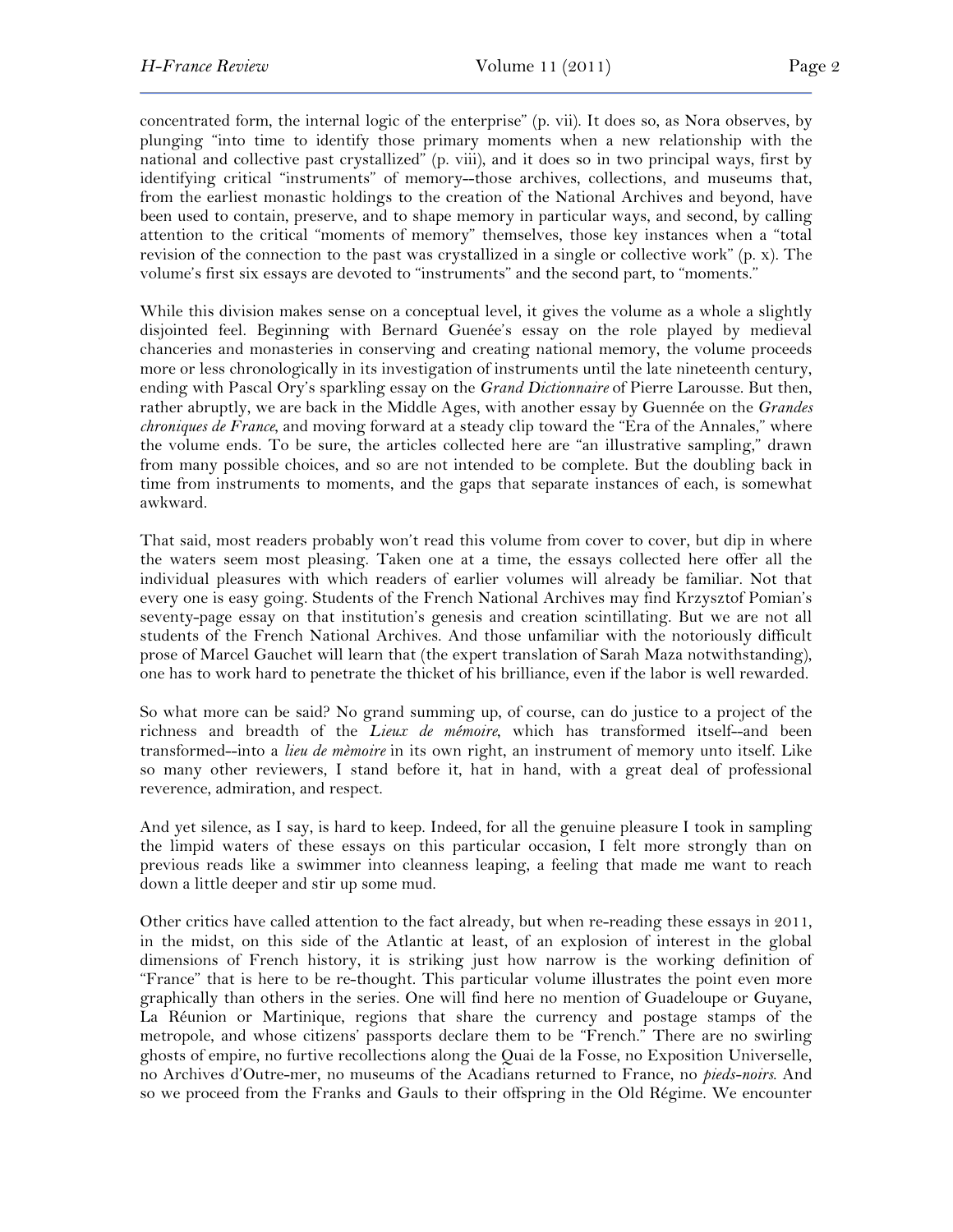eminent figures of the Revolution along the way, nineteenth-century *grands hommes*--Guizot, Larousse, Thierry--and some of their twentieth-century successors, from Bloch to Braudel. They are important tales delightfully told, and yet they read, one after the other, a little too much like French men remembering French men who remembered French men (and they are in this volume, for what it is worth, all men, authors and subjects alike, though Maza, Christine Haynes, Gayle Levy, and Teresa Lavander Fagan, all scholars themselves, have performed the noble service of translating four of the essays). Narcissus turned himself to stone by gazing in this way. Had he thrust his face into the water, and perhaps even down to the mud, he might have saved himself from petrification.

In his other essay in this volume on "The Era of the Annales" which, in contrast to the first, sings with an almost lyrical beauty, Krzysztof Pomian recalls an investigation organized in the 1960s that he describes as "symptomatic of what might be called the *Annales* spirit" (p. 435). The work was collective and international, and it set out to recover deserted villages--villages "reduced to traces discernible only to those trained to look for them but that, once recognized, were counted, mapped and excavated, yielding masses of otherwise unobtainable information about life in earlier times" (p. 436). What was symptomatic in the approach was that it "entailed a shifting of scholarly attention from objects very much alive in the national memory--events, institutions, individuals--to others that had been forgotten or had never even entered the level of consciousness, no one in their own time having been aware of their existence" (p. 436). And as he emphasizes, the deserted villages "can serve as a symbol of those elements of the past that had been eliminated from national memory or had never figured in it" (p. 436).

The Era of the Annales is over now, but as the essays in this volume emphasize by their very silence, there is still ample need for precisely this kind of excavation, carried out, by whatever methods, on the far-flung forgotten villages of this thing called "France." The connections of those global villages traverse the world, and some, once deserted, now teem with people who look little like Franks or Gauls (however *they* may have looked), but whose history is no less a part of the national patrimony for that. Nora appreciates that fact, of course, noting at the end of his introduction to this volume that "patrimony memory" today expresses itself, and must express itself, in the "recovery of the nation's repressed past," including the "entire colonial adventure" (p. xiii). For the most part, though, there is little trace of such recovery here, which suggests that the dialectic of history and memory in France must clash a few more times still before it offers a new synthesis for the age that is upon us.

LIST OF ESSAYS

Pierre Nora, "Introduction"

Bernard Guenée, "Chanceries and Monasteries"

Kryzystof Pomian, "The Archives: From the *Trésor des chartes* to the CARAN"

Dominique Poulout, "Alexandre Lenoir and the Museum of French Monuments"

Laurent Theis, "Guizot and the Institutions of Memory"

Thomas W. Gaehtgens, "The Historical Museum at Versailles"

Pascal Ory, "Pierre Larousse's *Grand Dictionnaire*: The Alphabet of the Republic"